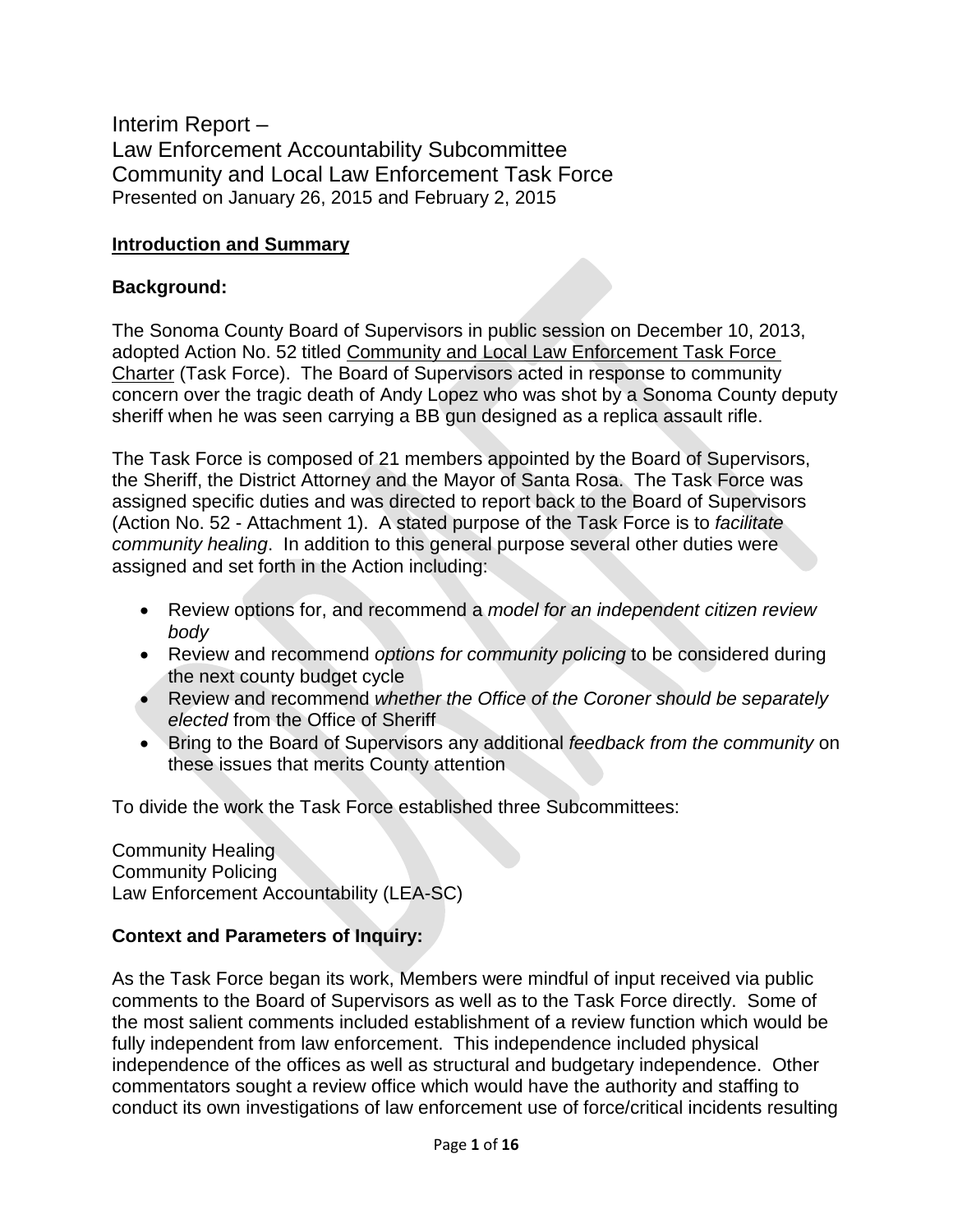in death or serious injury. Still others called for the power to subpoena witnesses and to issue criminal indictments. In the final analysis, many of these expectations cannot be realized due to legal realities assigning that authority to existing officials. For example, the California Constitution sets forth the scope and jurisdiction of the offices of an elected District Attorney and an elected Sheriff. It is not possible to supplant the authority of these offices, or the fact that both are elected, without amending the State Constitution.

The LEA-SC began its work by exploring the expectations of each Member of the Subcommittee. All agreed it was necessary to develop a course of inquiry which met the information needs of each member. It was recognized by all that the best way to assure a high quality product would be for the LEA-SC to develop a work program and research discipline which would provide all Members with the same information. To this end, the LEA-SC relied on county staff to assist in gathering information about the legal context in which law enforcement oversight takes place.

Over the years several law enforcement agencies around the county have had use of force incidents resulting in death. In light of this fact, it was agreed that the LEA-SC would conduct its study with the goal of recommending an oversight structure which could be applied to multiple agencies including the Sheriff's Office and city police departments. As our research unfolded, it became clear that this worthy goal was not feasible due to legal and operational differences between jurisdictions. As a central example, the Sheriff is an elected official as set forth in the California Constitution whose authority derives from the electorate. Chiefs of police are hired by either a city council or city manager. While a city council can establish an oversight office and direct the chief of police to participate, a board of supervisors has no authority to order an elected sheriff to participate. Other complicating considerations are explored later in this report.

It is important to note that the Town of Windsor and the City of Sonoma contract with the Sheriff's Office for law enforcement services and the staff assigned to those jurisdictions would be subject to an oversight office along with the rest of the Sheriff's Office.

Even though there are complexities in designing a system which would fit both cities and the county, it is possible. It is also very feasible that such an office could provide some services to cities by subscription. For example, cities may want to enter into an agreement authorizing the County's law enforcement oversight agency to provide receipt of complaints filed by the public in addition to whatever other locations are offered for that purpose (such as city hall or the police station). Cities may also choose to avail themselves of the education and outreach work expected to be a part of the County's program.

Sonoma County is a general law county so the relationship between the Board of Supervisors and the Sheriff, all independently elected officials, is key to the success of independent law enforcement oversight. The Sheriff has the discretion to decide to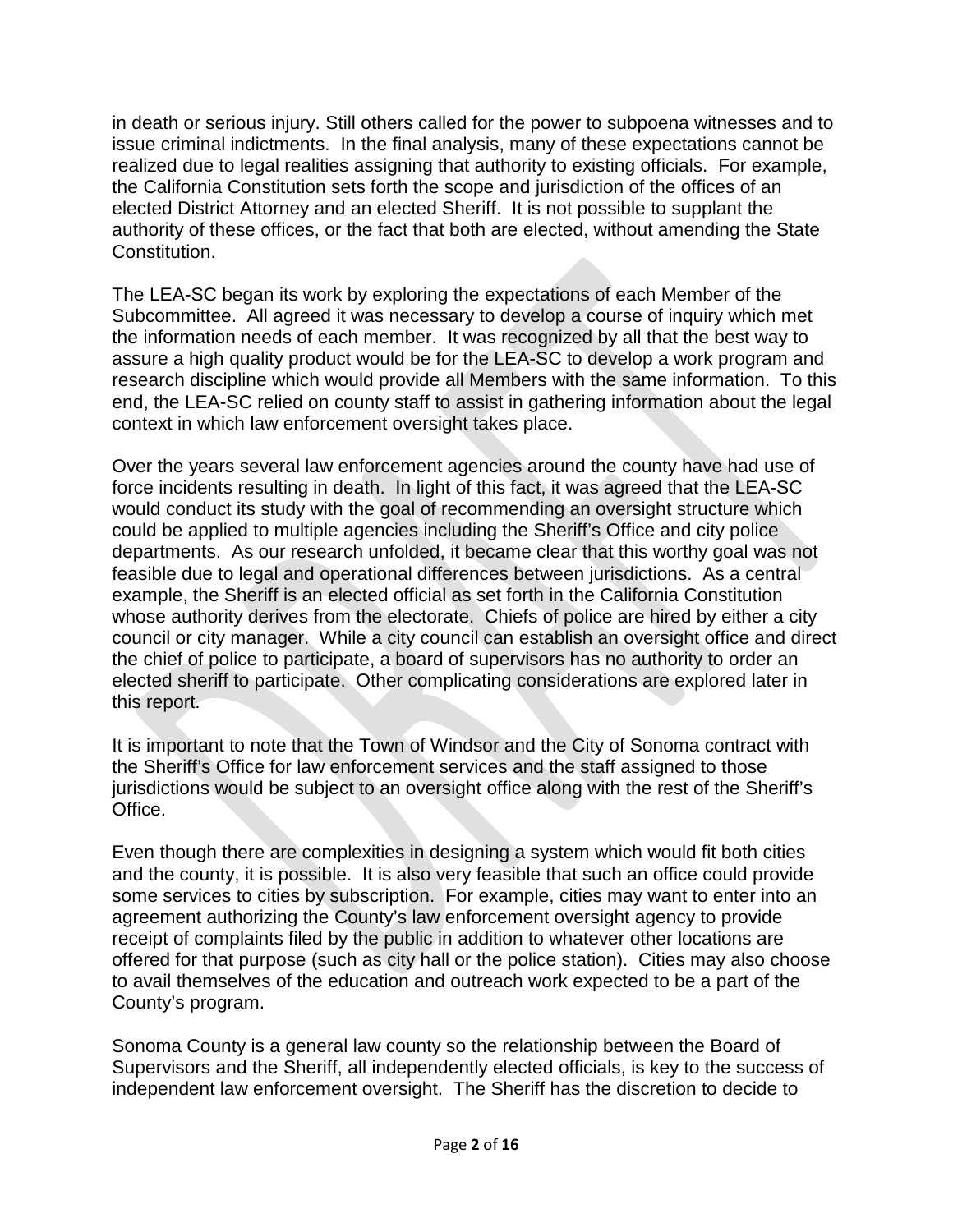what extent the Office of Sheriff will participate. In light of this fact, it is key to establish the most constructive and cooperative relationship between the Sheriff and the oversight function.

#### **General Law County Considerations**

As the Task Force considered the model of oversight to be recommended to the Board of Supervisors, it heard loud and clear the call for:

- · Full independence from law enforcement;
- · The power to subpoena witnesses;
- · The power to conduct independent investigations; and
- · The power to indict.

The County of Sonoma exists as a General Law County, with powers provided pursuant to the state's constitution. California Constitution, Article XI, § 1 (b), provides that in each county there be an elected county sheriff, elected district attorney, and an elected governing body. California Government Code § 25303 provides that the Board of Supervisors (BoS) shall supervise the official conduct of all county officers. However, it also prohibits the BoS from obstructing the investigative and prosecutorial functions of both the Sheriff and District Attorney.

The BoS has the authority, under Cal. Govt. Code § 31000.1, to appoint citizen committees to study problems of general or special interest, including the authority to create a law enforcement review committee (*Dibb v. County of San Diego* (1994) 8 Cal.4th 1200, 1201). Since the Sheriff is a constitutionally elected official, separate from the Board of Supervisors BoS, the Sheriff retains his independent investigative function (duties which are specified in Govt. Code §§ 26600, et seq.) and the BoS has no authority over that function. Likewise, while there has been some public call for an ability to override the District Attorney's decisions not to bring criminal charges against law enforcement personnel, the BoS would not have the ability to interfere with the District Attorney's prosecutorial function. A law enforcement review committee formed under the BoS's authority would have the same limitations; while it could issue recommendations, it would have no authority to impose discipline or policy changes beyond the BoS's jurisdiction. Its success ultimately depends on the cooperation of the law enforcement agencies involved.

#### **Subpoenas**

The BoS has specifically asked for information about the ability of an LEA body to subpoena citizens and witnesses to testify before the review body. As Sonoma County is a general law jurisdiction, the BoS has no statutory authority to confer the power to issue subpoenas to a citizen review board. That ability would have to be created by charter amendment (see *Dibb*, supra), or through the Board's own power to issue subpoenas for testimony, as afforded to it by Govt. Code § 25170. In that instance, the reasons for subpoena could be presented to the BoS, or a subcommittee consisting of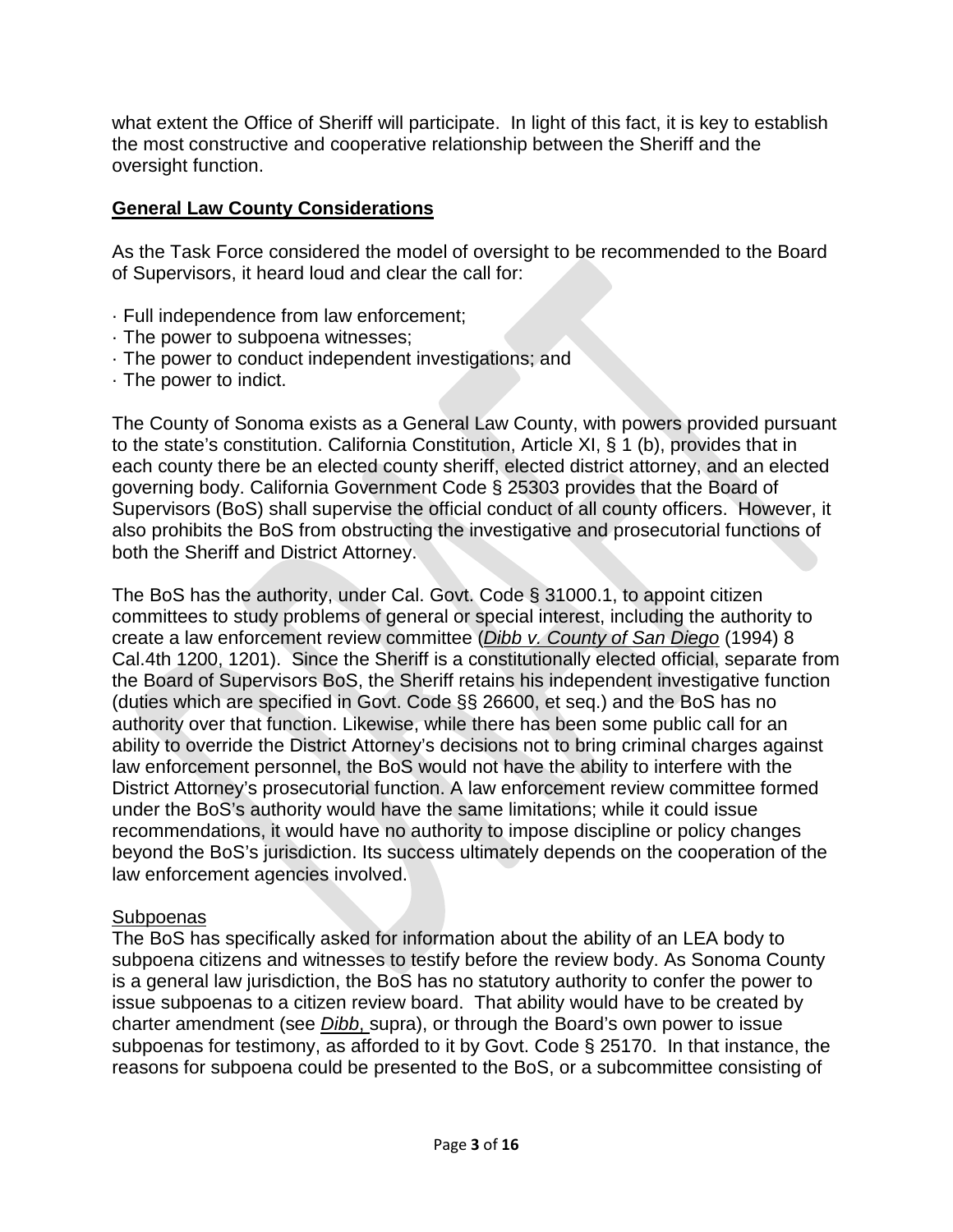members of the BoS, and the subpoena could be issued within the parameters of Govt. Code §§ 25170-25176.

The BoS could add the power to subpoena directly to the LEA body only through a charter amendment. Our research has found that charter amendments in California are varied - from the much targeted specific amendment of Orange County awarding only the ability to subpoena to the citizens review committee, to a much broader grant of powers to citizens review boards such as that in San Diego and San Francisco counties. The process itself would be time consuming and require either a proposal by the BoS of a charter to be voted upon at special election, or the election of a charter commission which will then propose a charter for the county to be voted upon by the electorate (see generally Cal. Govt. Code §§.23701-23732). Our research has disclosed that while many of the law enforcement oversight bodies in California have the ability to subpoena, the power is not used often. And some do not have the ability to subpoena at all.

### Privacy Issues

The BoS has also generally asked for review of the power of a LEA to conduct investigation and review of critical incidents. The largest limitation facing citizen oversight would be the privacy and confidentiality afforded peace officers under the Penal Code §832.7, the Peace Officers Bill of Rights (Cal. Govt. Code §3300 et seq.) and case law, most importantly *Copley Press v. Superior Court*, (2006) 39 Cal. 4<sup>th</sup> 1272. This body of law prevents the public disclosure of identified confidential information, including disciplinary history, investigative materials, reports, and the officer's identity. It would require that discussion by the review body of a particular investigation or officer be held in closed session. While this would prevent public disclosure of individual officers' actions and names, it should not prevent an LEA's ability to review citizen complaints, track trends within the law enforcement departments, and make recommendations regarding practice and procedure, nor would it interfere with overall community education efforts.

### Risk Management

The formation of an organization that provides a round of factual review beyond that performed internally by law enforcement may pose a risk of increasing the County's liability and raising financial exposure from litigation. From a risk management perspective, that additional layer of review poses the potential for a different interpretation of the same facts by an independent body.

In the process of reviewing or investigating a complaint, such a board will also create documentation that may be discoverable during the litigation process and its members could be pursued as witnesses during any litigation that arises out of the incidents they investigate. In some counties, the review board is structured in a manner that reduces the risk of discovery. The Los Angeles County Office of Independent Review (OIR) is composed entirely of contract attorneys hired by the Board of Supervisors. Mike Gennaco, Chief Attorney for the OIR states the attorney client relationship of this model has been successful in protecting its members and documents from subpoena and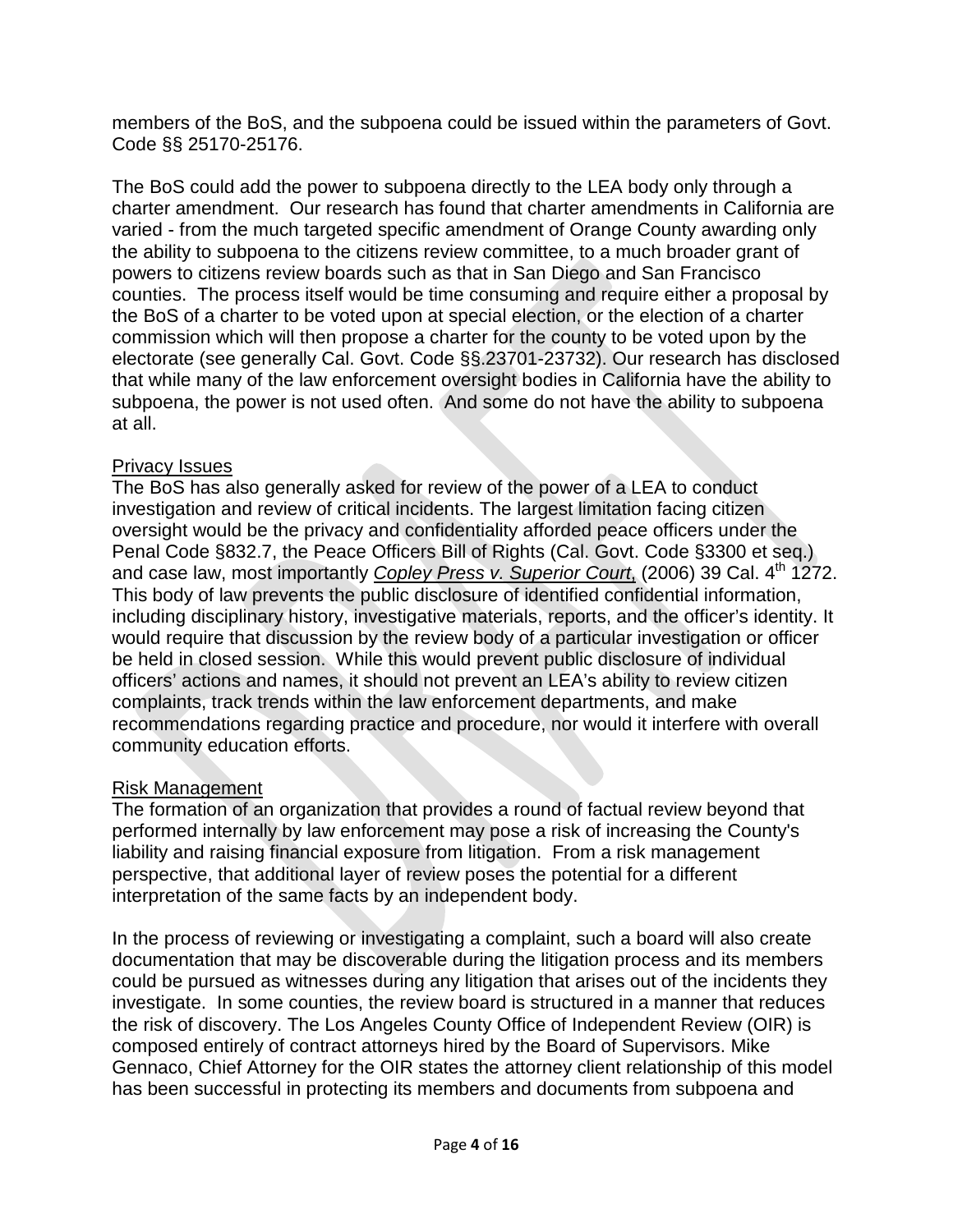discovery. Likewise, the Auditor model used by the City of San Jose employs a director and investigative staff who are each attorneys, and so create an attorney-client relationship with the city, not subject to subpoena or disclosure of confidential information.

On balance to these potential risks, the establishment of an independent review board may also contribute to a reduction in litigation filed against law enforcement agencies, as complainants feel satisfied when an independent oversight board reviews or investigates their allegations. Additionally, police and sheriff's departments report that citizen oversight improves their relationship with the community, provides valuable recommendations for policies and procedure improvements, and in some cases, reduces the number of civil lawsuits against their cities or counties (Citizen Review of Police Approaches & Implementation p. XI).

In reviewing the information available, it is unclear if independent review boards actually increase or decrease liability with respect to civil litigation. The examples provided are anecdotal and overlapping factors regarding cause and effect do not clearly define a link between the establishment of a review board and its impact on civil litigation.

## State and National Trends

In the months which have passed since the Task Force was convened, the issue of law enforcement use of force and law enforcement oversight have gained traction in the national public debate. This is the result of events taking place around the country. The scope of the discussion and the heightened level of public awareness may result in changes to some of the assumptions underlying our recommendations. This can best be illustrated by recent remarks of California Attorney General Kamala Harris on the subject of creating a more expansive and direct role of the A.G.'s office in the investigation and charging decisions when officers are involved in use of force fatalities. This point is also illustrated by the fact at least one bill has been introduced in the state legislature calling for state intervention in this challenging arena.

It is possible that the assumptions underlying this set of recommendations could change with a change in state law or expanded involvement of the Attorney General's Office. The Board of Supervisors should be mindful of this possibility. Even if the investigations and charging decisions move from local government to the state, there will still be a need for the other tasks recommended to be performed by the law enforcement oversight body. However, such a change could result in significantly different staffing requirements, including a likely reduction in costs to the County.

In addition to the several points cited above, there are numerous other legal complexities which impact the jurisdictional and procedural options available in an oversight office. These issues are discussed in greater detail later in this report.

Even in the face of the complexity of the task it is believed that an independent review function is important to achieve some key public goals. On the top of this list is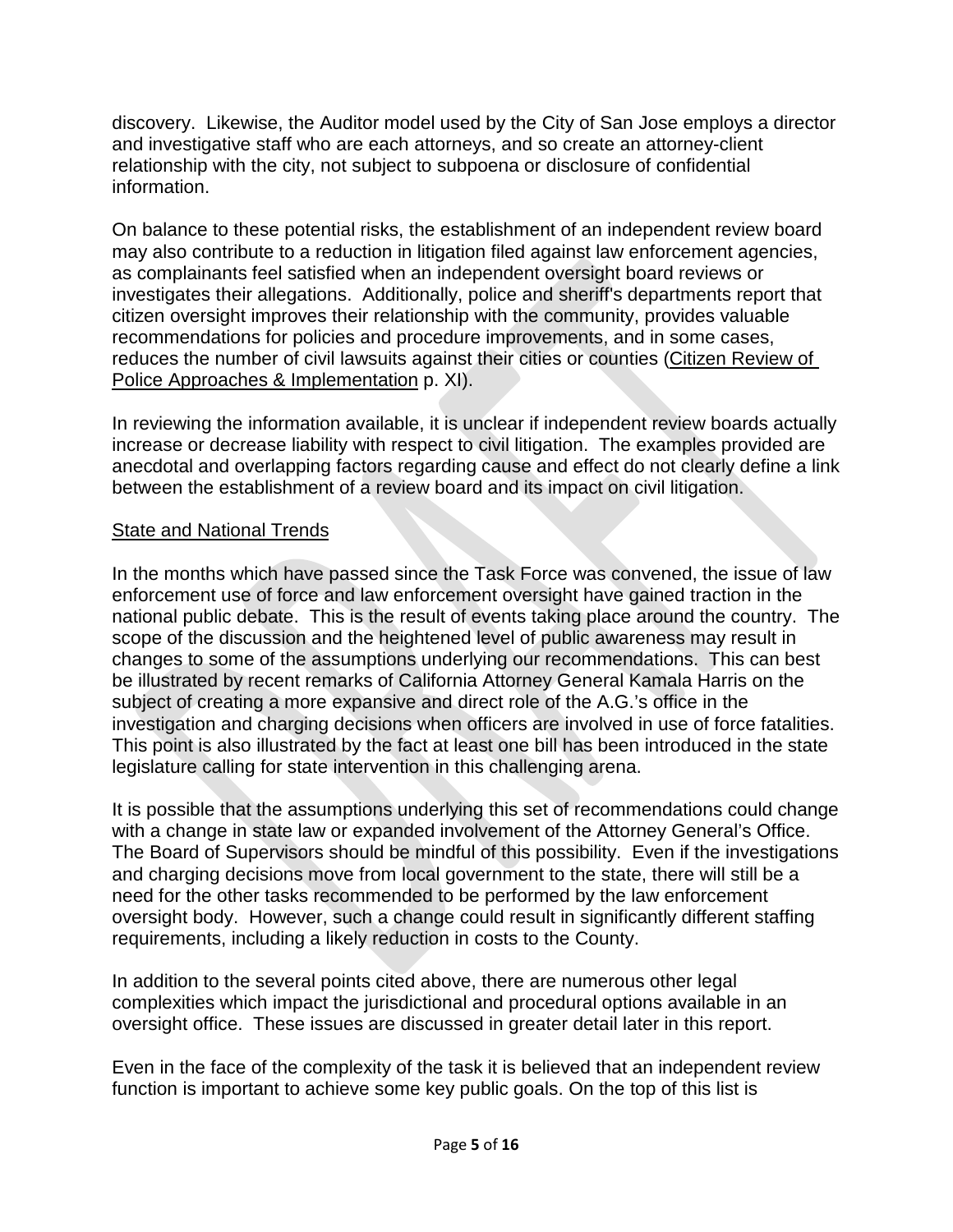transparency. Improved public confidence in law enforcement will come with greater transparency.

# **Specific Work of the LEA Sub Committee (LEA-SC):**

The LEA-SC investigated several of the assigned topics: 1) investigating the basic issue of establishing a review body, 2) considering what role if any the Grand Jury might play, and 3) the advisability of separating the Office of the Coroner from the Office of Sheriff.

In the course of pursuing these assignments the LEA-SC committed to a regimen of study which included research and analysis of information from a variety of sources as well as interviews of practitioners and experts in law enforcement oversight, grand jury system and the Coroners function (a full inventory of the research done by the LEA-SC can be found in Attachment 2).

## **RECOMMENDATIONS OF LEA-SC**

1) On the question of independent review of law enforcement:

The LEA-SC recommends that the Board of Supervisors establish an Office of Independent Auditor (OIA). The concept behind this recommendation is taken in large measure from the Office of the Independent Police Auditor which exists in San Jose, California. The full recommendation is comprehensive and requires a more detailed discussion and explanation which follows in a separate section.

2) On the question of the current Grand Jury system:

The LEA-SC advises the Board of Supervisors that the current system wherein a civil Grand Jury is periodically empaneled by the Superior Court to act as a government accountability body is not suited to provide the type of independent review of law enforcement determined to be needed by the LEA-SC. While the Grand Jury is composed of devoted volunteers who engage in many hours of work on behalf of the citizens of Sonoma County, the Grand Jury does not have the statutory authority, time, staffing or expertise to provide a system of independent law enforcement review as well as the community engagement work thought to be a central element of an accountability body. This conclusion is discussed in greater detail in a separate section below.

3) On the question of separating the Office of the Coroner from the Office of the Sheriff:

The LEA-SC recommends that the two offices be separated. This change would result in the continuation of an elected Sheriff as specified in the Constitution of the State of California and the establishment of a new Office of the Coroner or Medical Examiner, a non-elected position. The process and reasons for this recommendation are set out in detail in a separate section below.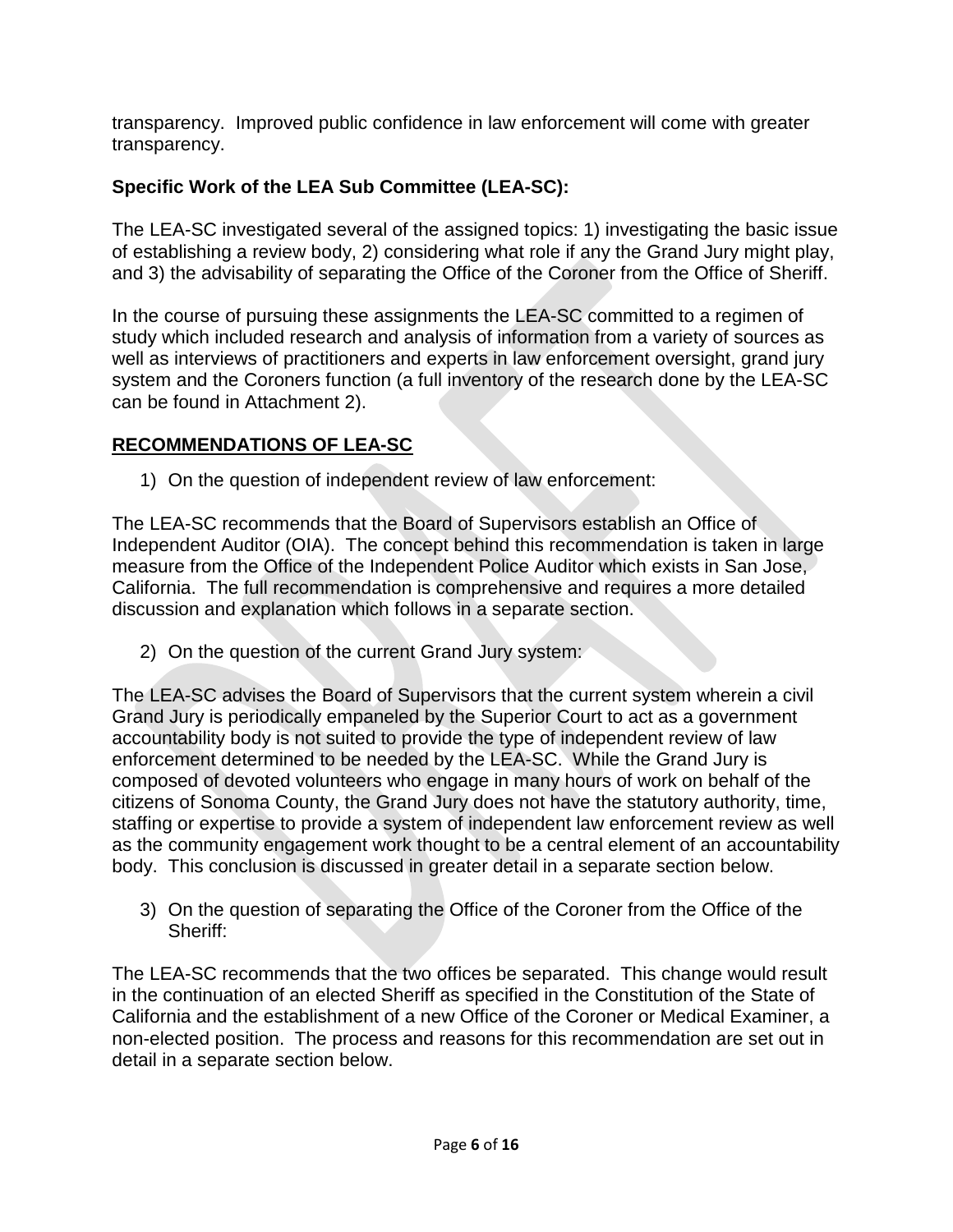# **Discussion of Recommendations**

## **1. Recommendation to establish an Office of Independent Auditor, OIA Citizens Advisory Board and Youth Council**

## **1a. Office of Independent Auditor**

Establishing an Office of Independent Auditor (OIA) will introduce significant changes to the relationship between the Sheriff's Office and the community. This recommendation is based in a desire to enhance community confidence in the delivery of law enforcement services and ultimately to bring law enforcement and the community closer together. Achieving this goal will enhance the ability of the men and women of the Sheriff's Office to perform their duties more effectively. This recommendation is made with respect and appreciation of those public employees who willingly take on the task of policing our community and who bear the risks associated with law enforcement work.

The proposed OIA office will have audit authority over employees of the Sheriff's Office, including those employed in the Corrections Division. As the Task Force considered the type of incidents and conduct which will give rise to audit review, it became clear that other County employees should be considered to be included in the scope of the OIA function. Specifically, it is noted that the Sheriff's Office frequently works in close coordination with the Probation Department and employees of both agencies often work together in the field conducting searches and/or arrests. Additionally, the Probation Department operates juvenile detention facilities. In both areas of operation, employees of the Probation Department could be the subject of citizen complaints and even critical incidents. The Task Force respectfully suggests the BoS consider making employees of the Probation Department subject to the audit authority of the OIA if created.

It is also expected that the work of an OIA may reduce risk management costs associated with litigation resulting from use of force. This outcome has reportedly been seen in some communities with oversight offices.

The LEA-SC emphasizes the proposed OIA will have a variety of duties and programs. These include community education and outreach; conveying feedback from the community on law enforcement issues; provision of a neutral location for complaint filing; public discourse regarding policies and procedures; advice and recommendations regarding policies and procedures; complaint tracking and trend analysis; annual reporting to the Board of Supervisors, the Sheriff and community on the work of the OIA on the status of law enforcement oversight; and finally, independent and confidential audit review of internal departmental investigations of officer use of force incidents, incidents of misconduct, and corrective action taken.

.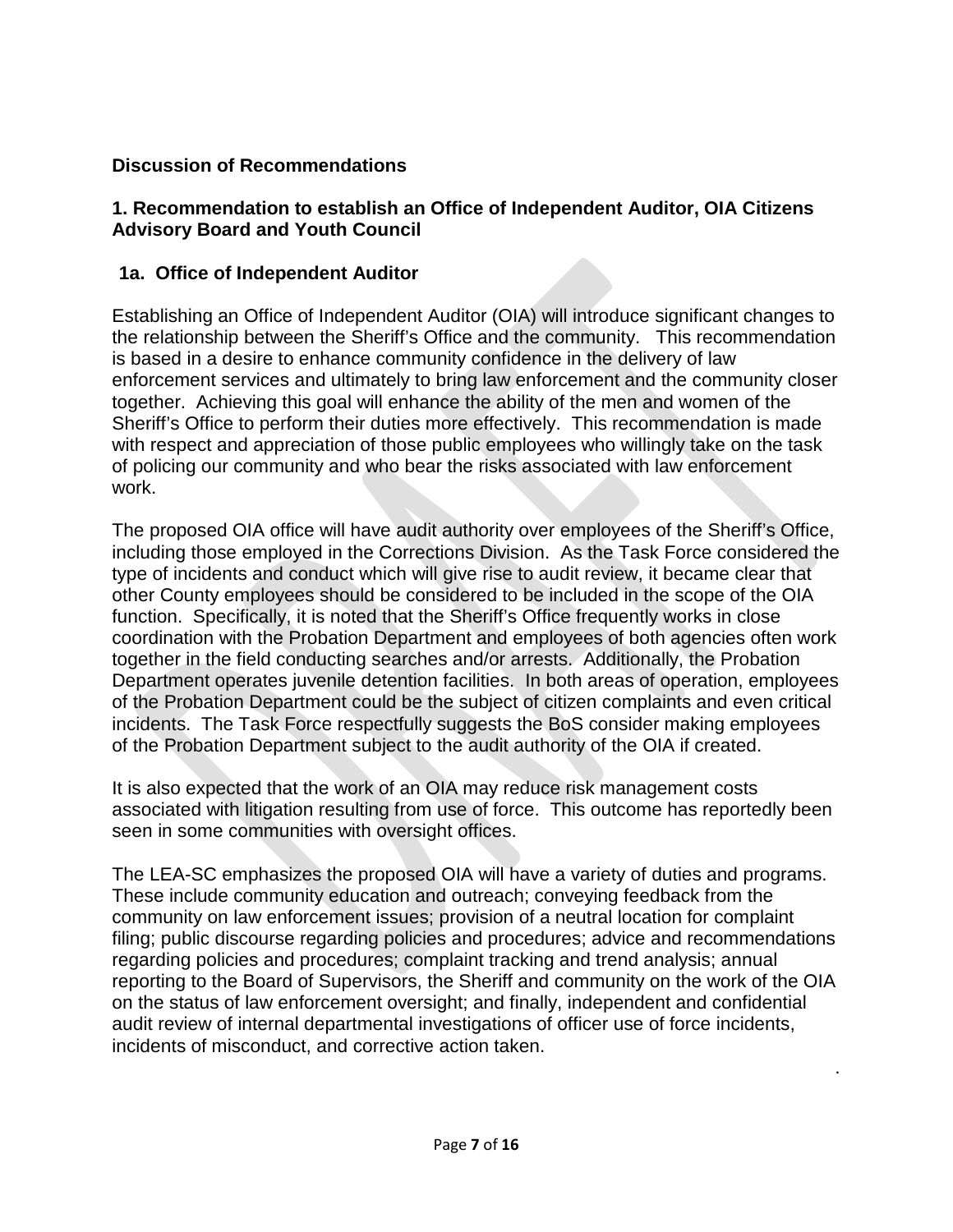The LEA-SC arrived at these recommendations by first developing an inventory of tasks which we believe an oversight office should perform. The task list was developed after study of many different oversight models around the country and a focused investigation of several oversight offices in our region. Focusing first on function, we built the oversight office "from the ground up" and then let form follow function arriving at the independent auditor model. The Office of the Independent Police Auditor in San Jose is the closest program providing an example of the type of operation the LEA-SC determined to be both most effective and also most applicable to our county.

The following list provides brief descriptions of the elements/programs recommended to be performed by the OIA:

- Community education and outreach: following the San Jose model the OIA shall implement a comprehensive outreach program with schools, community based organizations, business and civic groups and individuals interested in promoting maximum communication between law enforcement and the community. There are many models of successful strategies to engage the public and to provide law enforcement with enhanced opportunities to build relationships in the community as demonstrated by the draft recommendations of the Community Policing and Community Engagement and Healing Subcommittees.
- Provide feedback from community on law enforcement issues: a significant measure of transparency is whether a community has the opportunity to comment on policies, practices and other law enforcement strategies. An OIA will be tasked with conducting public presentations and programs explaining law enforcement operations and reducing misunderstanding and divisiveness in a variety of neighborhoods.
- Facilitate public discourse regarding policies and procedures of law enforcement: As mentioned above, a new OIA and the advisory body to the OIA will be positioned to conduct occasional public hearings to present information regarding policies and procedures; deployment of resources; incident trends; etc. This function is a very important aspect of long term success in communities with an oversight office.
- Provide advice and recommendations to law enforcement regarding policies and procedures: The OIA will be headed up by the Chief Auditor who will receive advice from an OIA Citizens Advisory Board. Under direction of the Auditor, the OIA Citizens Advisory Board will convene from time to time to conduct public meetings and hearings to facilitate communication and understanding between the community and law enforcement. As the result of direct public testimony at these public hearings the Auditor's Office and OIA Citizens Advisory Board would provide advice to law enforcement on policies and procedures, training methods and subject areas, trends and needs within the community, as well as trends in complaints and performance of law enforcement.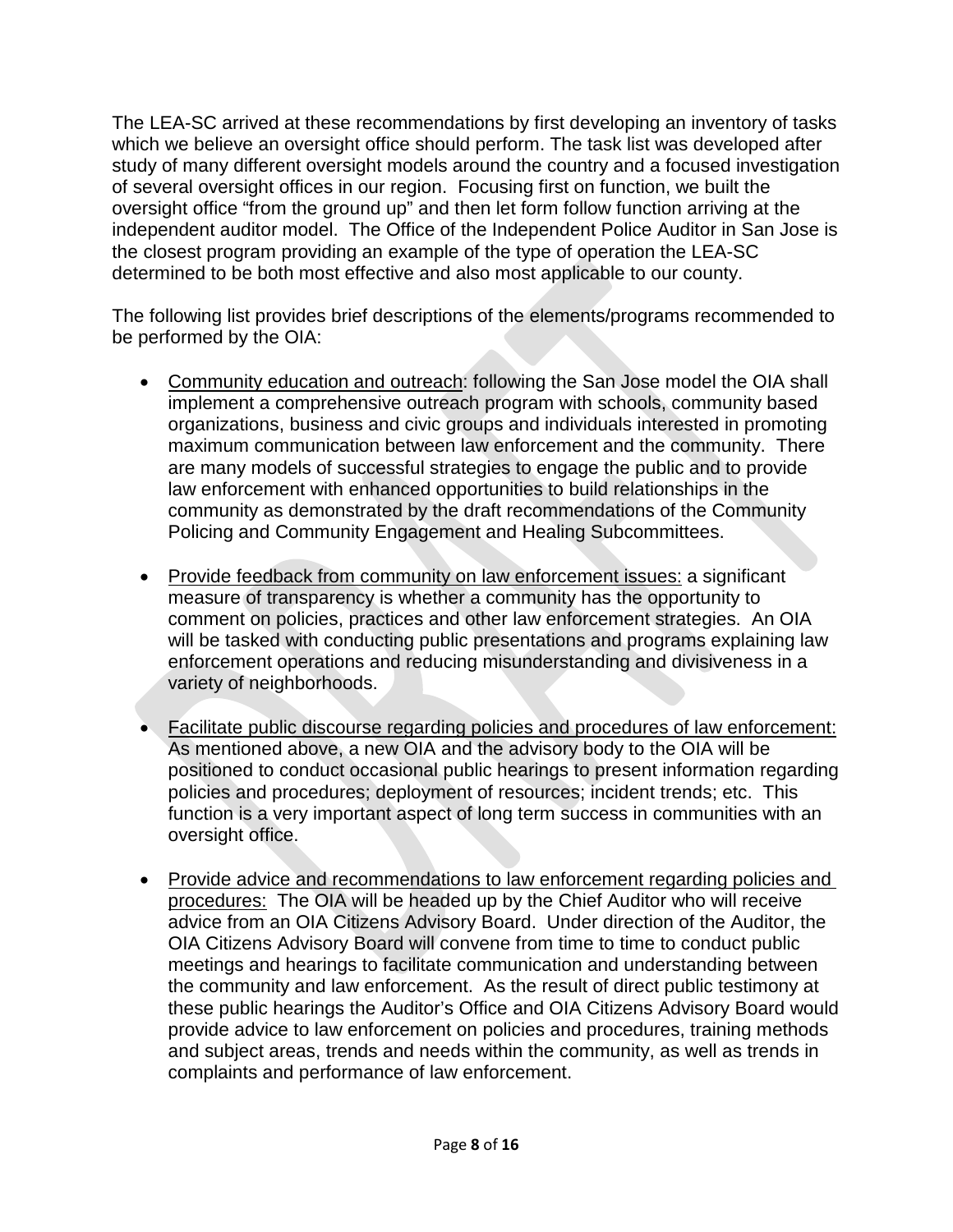- Provide neutral location for complaint filing (including in-person, mail, email, fax, on-line, etc.): This rather obvious element is noted as highly important by jurisdictions with oversight. Traditionally, in order to file a complaint it was necessary to go the law enforcement agency which employs the subject of the complaint. Many people report feeling uncomfortable with this requirement. The goal is to provide a well-advertised set of locations where a complaint can be filed and to forward complaints on to the appropriate agency. All the while the system will be tracking complaints and identifying trends.
- Complaint tracking and trend analysis using technology: Centralized tracking of trends in type and frequency of complaints filed as well as outcomes will provide additional information valuable to both law enforcement and the community. The Sheriff's Office has already begun to implement new software which will improve capacity for tracking to early identify any trends which might be troubling to law enforcement management and the community at large.
- Annual public report to the Board of Supervisors, Sheriff and community on the work of the OIA and the status of law enforcement oversight: A key element of this entire effort is to instill into the day to day routine of local government, especially law enforcement, greater transparency. It is generally agreed that transparency is the starting point to alleviate distrust and suspicion. Having an annual report to the BoS during which the Chief Auditor presents the yearly report of the OIA to the BoS in open session, time certain, with public comment period will be a welcome new approach. It is assumed and hoped that the Sheriff's Office and Sheriff will participate in this annual review. This annual presentation will launch a new opportunity for two-way communication between county government and the community.
- Independent and confidential audit review of internal departmental investigations of officer use of force incidents, incidents of officer misconduct and complaints: The introduction of an OIA will result in the need to develop a new coordinated process of complaint receipt and review involving both the Sheriff's Office and the OIA. The OIA will audit the investigations as well as the conclusions reached to ensure they are complete, thorough, objective and fair and will provide feedback to the Sheriff's Office on each audited investigation. Collaboration is required in order to successfully navigate the complex legal landscape which sets the parameters and authority of an independent auditor function. Given the fact the Office of Sheriff is an elected officer as set forth in the California Constitution, implementation of an audit system can only be successful with the cooperation of the Sheriff. A more detailed discussion of the current complaint/investigation system and the changes recommended is presented below.

The current process for the handling of citizen's complaints by the Sonoma County Sheriff's Office is as follows: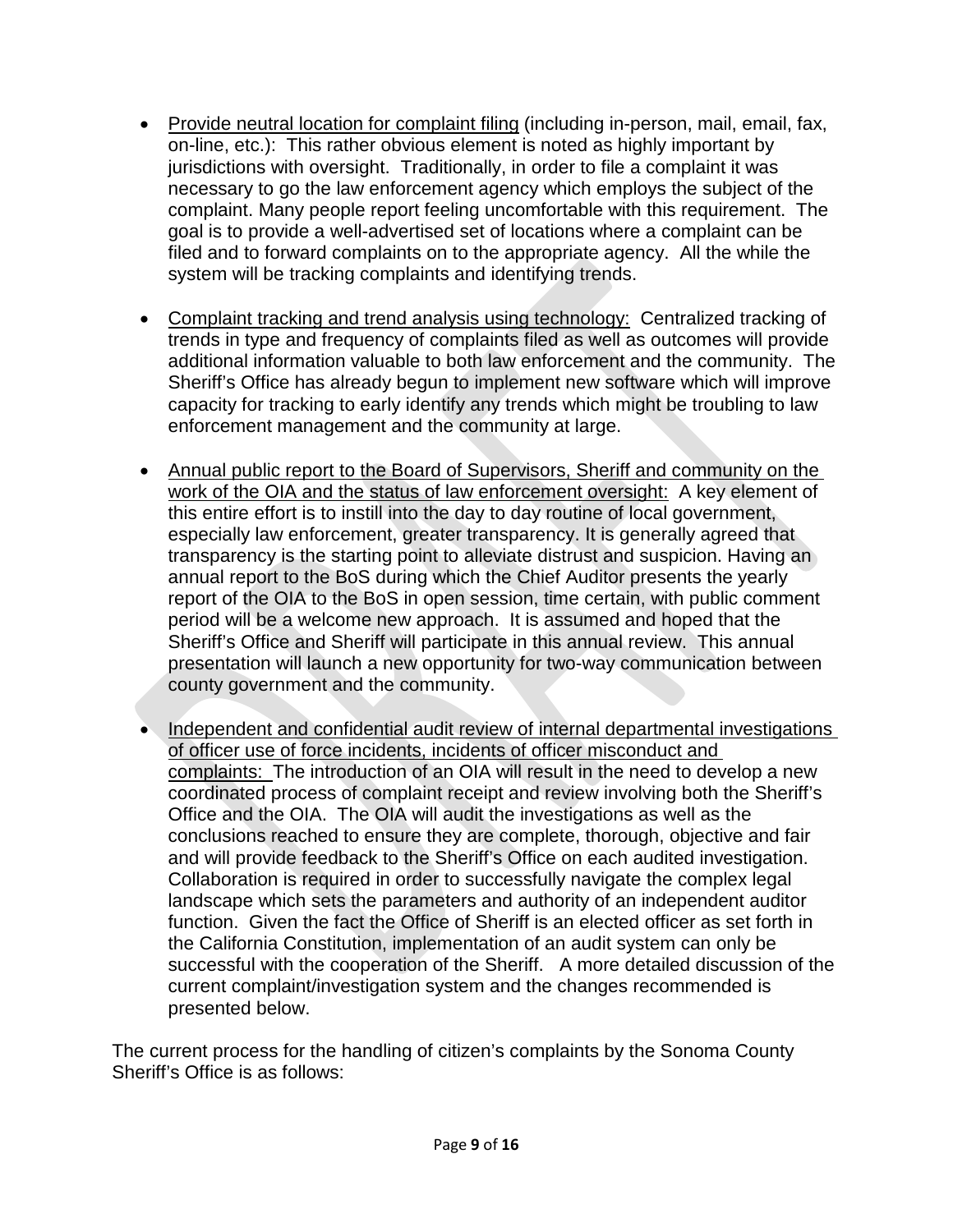The Sheriff's Office Administrative Captain receives and classifies all complaints, internal and external, alleging peace officer misconduct, dereliction, excessive force, abuse of authority and, policy violations. The Administrative Captain sends a letter to the complainant acknowledging receipt of the complaint. Depending upon the severity of the alleged misconduct or violation, the Administrative Captain assigns the complaint to the Internal Affairs Unit or to the responsible manager for investigation. All complaints once investigated are routed through the executive chain of command for review and sign off. The complainant is sent a letter with findings of the investigation: Unfounded, Exonerated, Not Sustained / Inconclusive, Sustained.

The introduction of an Office of Independent Auditor (OIA) will result in the need to develop a new coordinated process of complaint receipt and review involving both the Sheriff's Office (SO) and the OIA. As previously noted, the OIA will not become a part of the Sheriff's Office review process nor will the OIA be subordinate to the SO The OIA will be housed in a separate facility with its own budget. The two offices will need to cooperate and coordinate in order for the OIA to successfully perform its duties.

How will that look? The first notable difference will be an expansion of the ways in which a complaint can be filed. The SO does a good job of utilizing a variety of options already and provides for in-person complaints to be made at an office of the department, by letter or email, by telephone, etc. The use of all contemporary communication tools is advisable and should continue. The main difference is an important one. The Task Force has been told that some people are reluctant to file a complaint directly with a law enforcement agency in an office of the agency. In nearly every existing example of oversight offices complaints can be filed at the independent oversight office in person or by the array of regular tools noted above.

When a complaint is filed in the OIA independent review office, staff can assist the complainant with the paperwork which also makes the experience friendlier and suggests by its very nature independence from the law enforcement agency. After receipt of a complaint, the complaint will be forwarded to the SO for standard investigation by Internal Affairs.

The type of complaints received varies as one would expect. In the event of "low level" complaints the matter may be handled early on through mutual agreement to have a "face to face" meeting between the complaining party and the officer under the guidance of a mediator. Other oversight offices report this approach often ends the matter as the complaining party feels that they have been heard. The mediation process would be one wherein Internal Affairs refers the matter to mediation, is agreed upon by both the involved officer and the complainant, and would be administered by the OIA's office. In jurisdictions where this is available, the incentive to the officer is that there would be no further internal affairs investigation.

In matters involving more serious allegations, an internal affairs investigation will be conducted by the SO. At the conclusion of the internal affairs investigation, the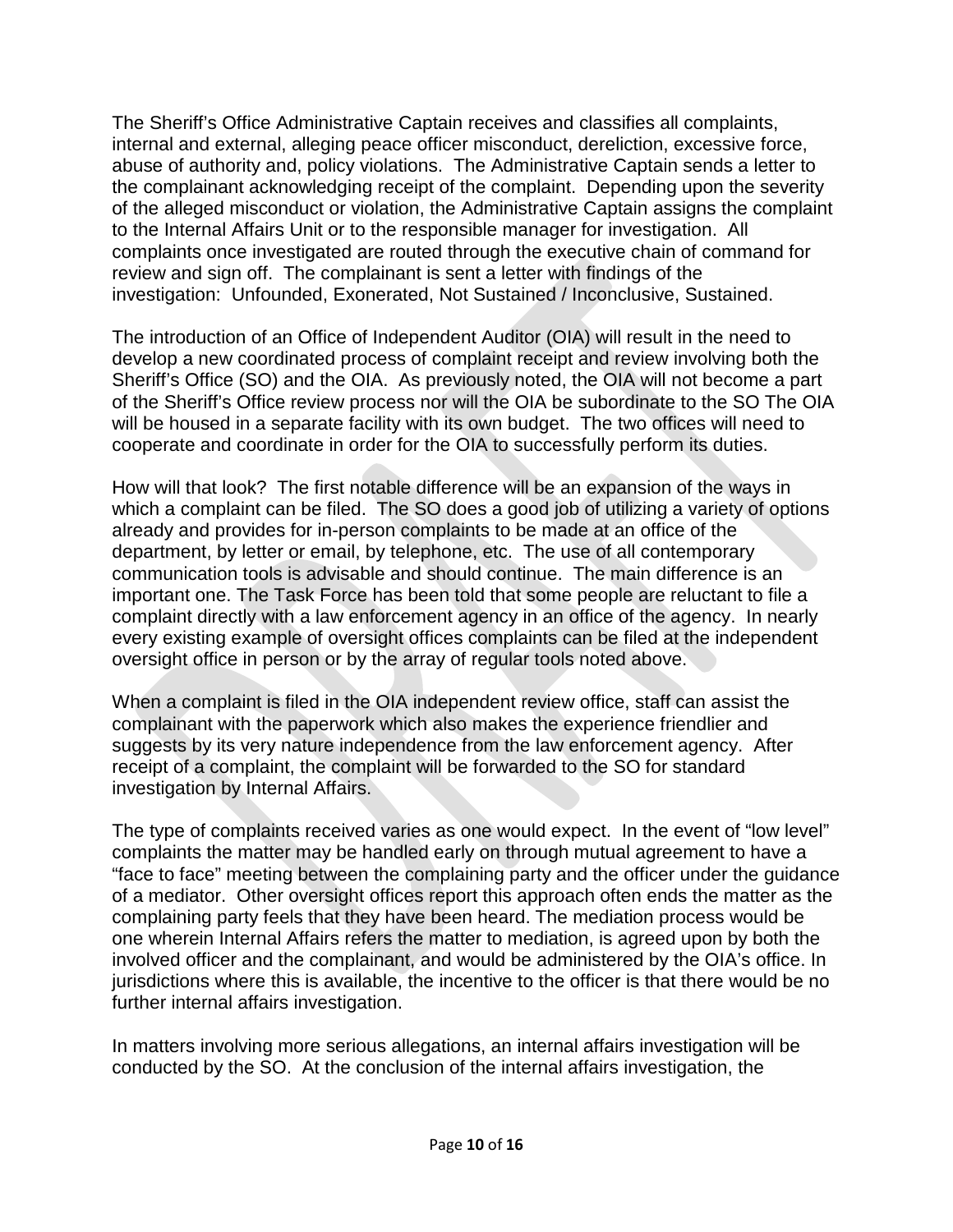investigative file is handed over to OIA where it is reviewed for completeness and accuracy.

## Independent and Confidential Audit Review of Internal Department Investigations of Critical Incidents

Presently, in Sonoma County when there is a defined Critical Incident, investigation thereof is governed by the Protocol established by the SC Law Enforcement Chiefs Association. An incident is defined as one in which a fatal injury occurs, in which a law enforcement employee is involved as an actor or injured person. Examples may include the following:

- 1. Intentional and unintentional shootings;
- 2. Use of any dangerous or deadly weapons (e.g. Firearms, knives, clubs, etc.);
- 3. Assaults upon sworn police officers; assaults upon other law enforcement employees who are on duty or acting within the scope of employment;
- 4. Attempts by law enforcement employees, within the scope of employment, to make arrests or to otherwise gain physical control of a person;
- 5. Acts of physical violence in which a law enforcement employee is acting as a private citizen;
- 6. A law enforcement employee suicide;
- 7. Fatal injury while a person is in law enforcement custody which includes suicide;
- 8. Fatal injury to a person who is a passenger of an on-duty law enforcement employee (e.g. Ride-along, emergency transport, etc.);
- 9. Vehicular collisions with fatal injury . . .

(Sonoma County Law Enforcement Chiefs Association Protocol 93-1, pp.2-3, revsd. 9/2010)

Once invoked, the involved Sonoma County law enforcement agency immediately turns the criminal investigation over to a member agency for investigation in consultation with the Sonoma County District Attorney's office. The purpose of the Protocol is to create separation from the agency which employed the involved law enforcement employee, so that it does not "investigate its own". This type of independent investigation is specifically recommended in the Interim Report of the President's Task Force on 21<sup>st</sup> Century Policing, p.21.

In a fatal incident investigation, it would be the role of the OIA to audit the internal administrative investigation of officer misconduct, to ensure that the investigation was in fact "complete, through, objective and fair". The OIA would make its own recommendations to the Board of Supervisor's, to the Sheriff's Office and report on all non-confidential findings to the public in its annual report.

We acknowledge that there are details of this system that need to be worked out by the OIA; for example, unlike other oversight agencies we have researched, the OIA would not be afforded jurisdiction to separately run a criminal investigation of the incident, as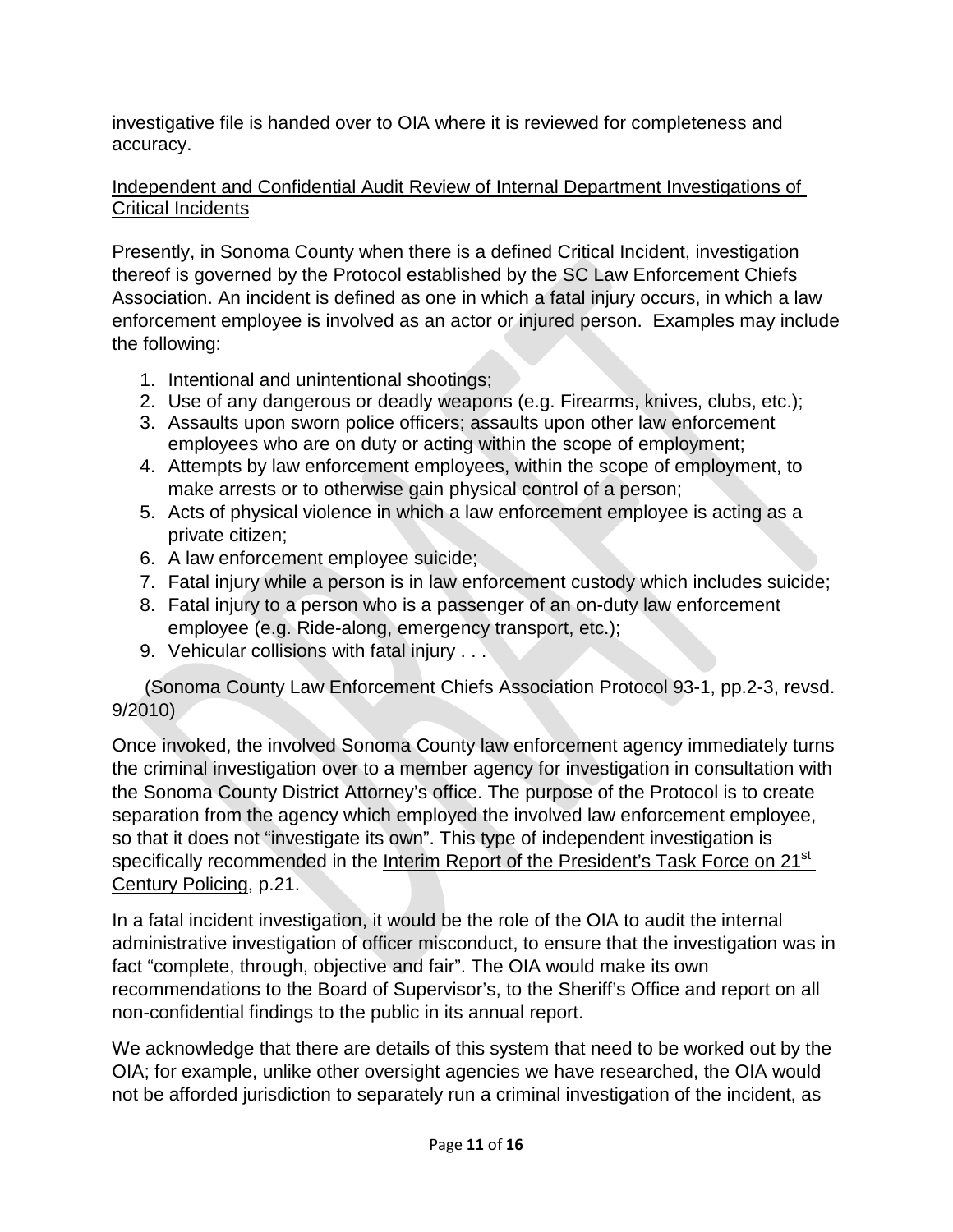that is the constitutionally proscribed duty of our elected Sheriff and the District Attorney. And the OIA would not have jurisdiction over a non-county agency that did not consent to be part of the OIA's investigation. But that would not preclude the OIA from conducting an investigation and publicly reporting on its findings.

# **1b. Office of Independent Auditor Citizens Advisory Committee**

In addition to the creation of an Office of Independent Auditor (OIA), the Law Enforcement Accountability Subcommittee also recommends the creation of an OIA Citizens Advisory Committee to complement and work in collaboration with the Auditor. There are several documented benefits of seating a Citizen's Advisory Committee including: improving law enforcement relationship and image within the community, assisting the community to understand law enforcement intent, policies and procedures, assisting in reducing community concerns regarding specific high-profile incidents of alleged misconduct, promoting the goals of community policing and enhance and improve law enforcement practices to best serve the community.

The OIA Citizens Advisory Committee will conduct regular, public meetings in which the Auditor will provide information to the Committee related to trends in law enforcement including complaint tracking, results of situational audits, discussions and conversation with law enforcement related to policies and protocols and efforts to engage and outreach to the public with the aim of supporting the positive relationship between the community and law enforcement. The Committee will also reserve time on each agenda to hear from the public related to their questions and concerns related to law enforcement activity.

The OIA Citizens Advisory Committee is intended to assist and complement the Independent Auditor as liaison between the community and law enforcement with the ultimate aim of creating a sense of security, mutual respect and trust between all parties.

In pursuit of transparency and an aim towards building public confidence in law enforcement practices, it is important that the current policies and procedures which dictate law enforcement activity are understood by the public and that the public have the opportunity to discuss concerns and questions with the Independent Auditor and the OIA Advisory Committee.

There are two specific opportunities for the OIA Citizens Advisory Committee to lend support to both law enforcement and local community members in understanding and providing input to current policies and procedures, trainings and hiring practices. The first is to ensure that current policies, procedures and training curriculum is available to the public for review on the OIA's website and on the website of local law enforcement. The Sheriff's Office has indicated that they are in the process of providing this information on their website; it is estimated that these documents will be available on the Sheriff's website in the spring of 2015.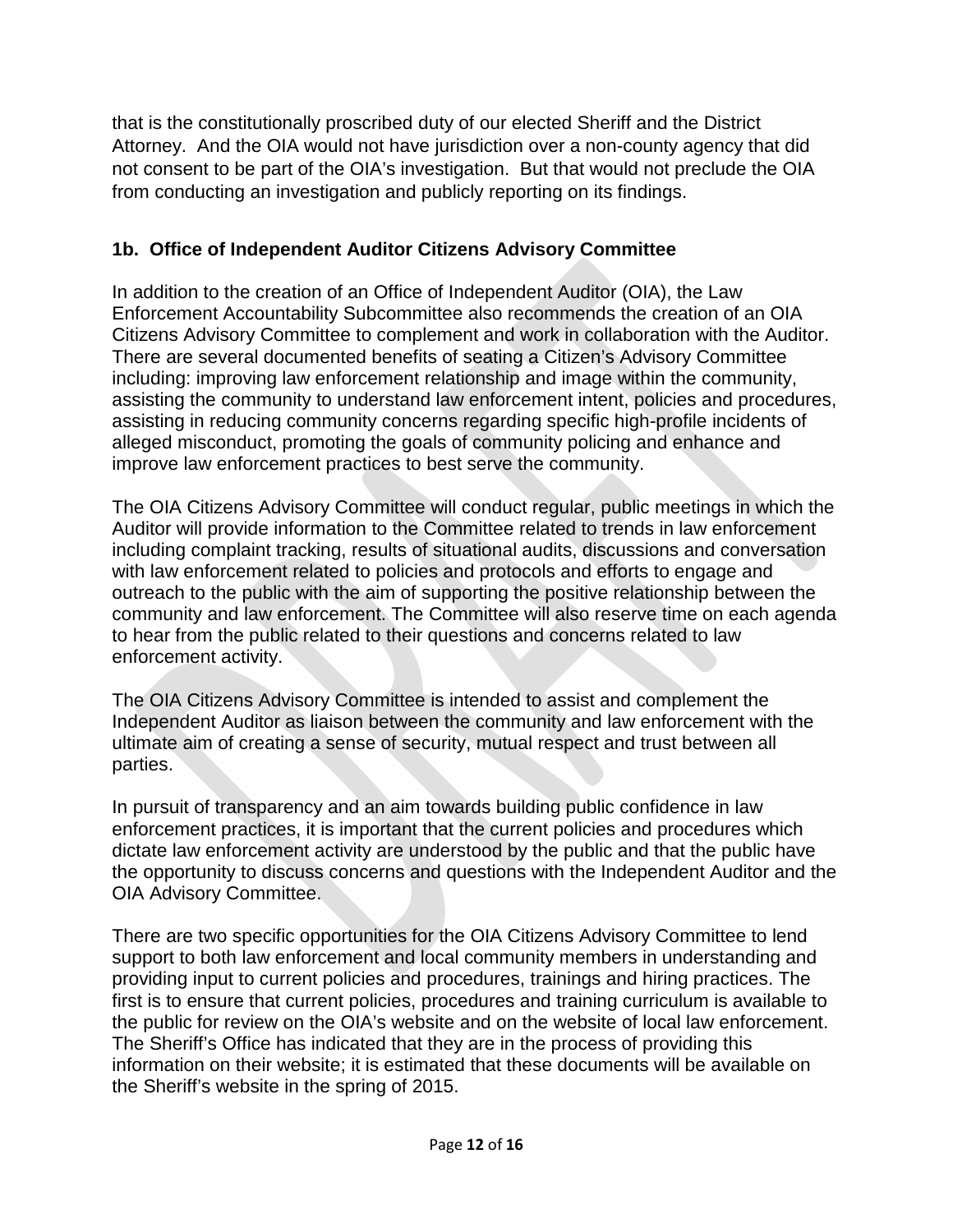The second opportunity for the OIA Citizens Advisory Committee to support the community in understanding current policies and procedures and to support law enforcement gaining an understanding of community concerns is for the OIA Citizens Advisory Committee to provide reserved space on its agenda to hear from the public regarding law enforcement policies and procedures. If the Committee is interested in learning more following a community member's concern, the Committee may pursue the issue with law enforcement and may place the topic on the agenda at a subsequent meeting to report back to the public the results of the conversation and to announce any further action if necessary.

Based on community input and discussions with law enforcement, the OIA Citizens Advisory Committee can issue written recommendations related to policies, procedures, training and hiring practices. These recommendations will be created with both input from law enforcement and input from the public. These recommendations will be made public so that the community is made aware of the recommendations. Law Enforcement will then be asked to respond to these recommendations by either enacting the recommendations or providing feedback as to why the recommendations will not be enacted. The response of law enforcement will also be made public in an effort to ensure the community clearly understands the intent and limitations of law enforcement in making changes to protocol.

# **1c. Office of Independent Auditor Youth Council**

In addition to the OIA Citizens Advisory Committee, it is also recommended that the Independent Auditor convene a Youth Council to provide both a forum for youth involvement as well as a permanent venue for input from young people around the County on matters of law enforcement and community relations. The more detailed scope of this body shall be taken up by the Independent Auditor (once hired) with advice from the OIA Citizens Advisory Committee.

# **2. Current Grand Jury System - Possible Law Enforcement Oversight by Grand Jury**

The Task Force has been directed by the Board of Supervisors to inquire into using the mechanism of the Sonoma County Grand Jury for law enforcement oversight. The authority of the Grand Jury is created pursuant to California Constitution art. I, § 23. Grand juries are empaneled annually by the Presiding Judge of the Superior Court; they perform two primary roles. One is to evaluate the validity of charges being brought by a prosecutor, if the charges are not reviewed by a judge, to ensure that they are not frivolous or unsubstantiated. The other is to inquire into, and investigate if necessary, the operations of local government agencies and officials to ensure that activities are valid and services are efficiently and legally provided. On the last day of its term, the Grand Jury is required to issue a public report of its findings (see generally Cal. Penal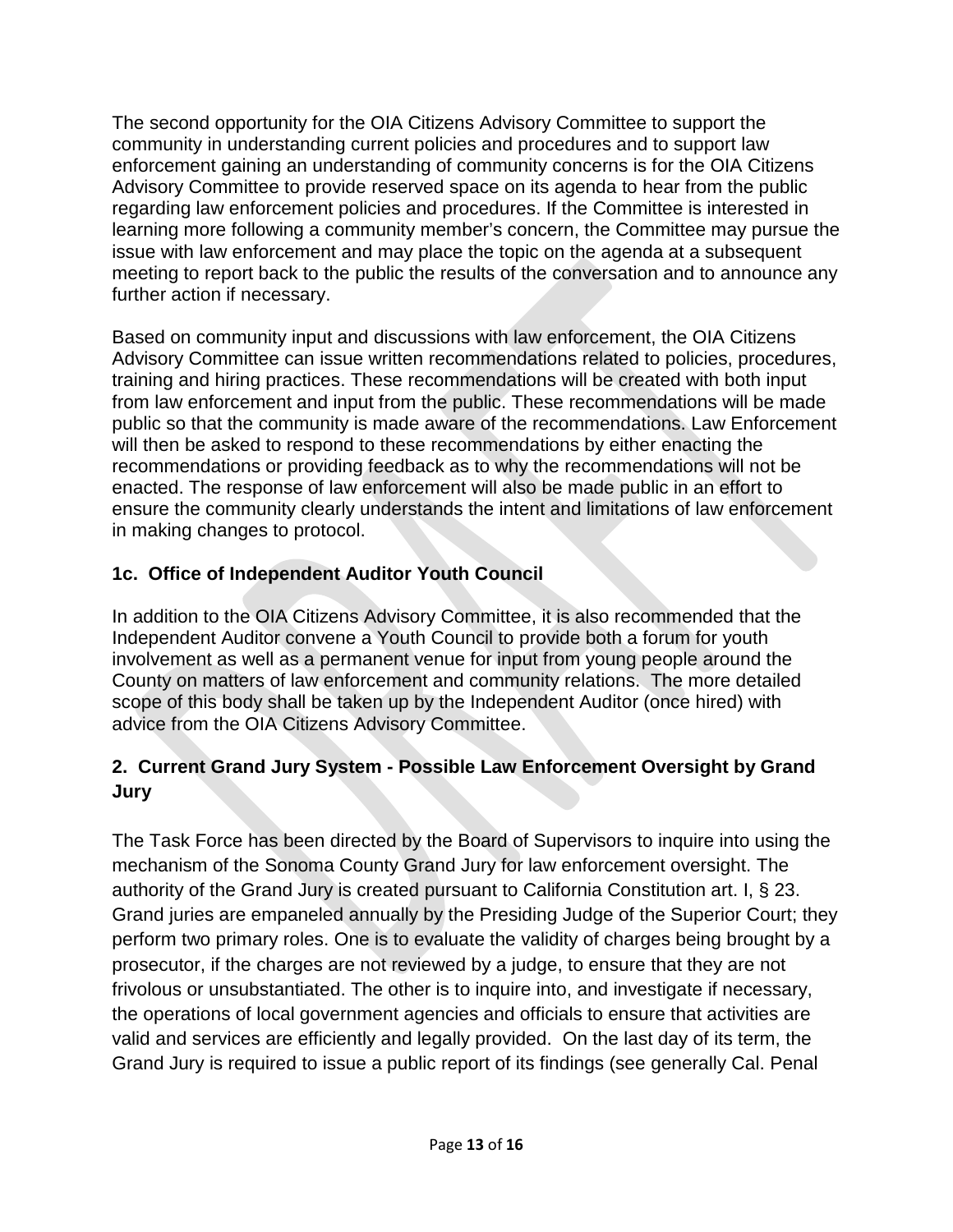Code §§ 888-939; sonoma.courts.ca.gov, Grand Jury, GJbrochure.pdf; glenncourt.ca.gov, Court Information: Grand Jury).

In both instances, the secrecy of the Grand Jury's deliberations is a common thread that ensures independent and objective consideration of facts brought before it. But because these are secret proceedings, there is no public hearing and no transparency of inquiry. Jurors serve a term of one year and are free to investigate any items within their charge. While they may reapply to serve a second term, there is no guarantee that they will again be selected to serve. They are not required to complete investigations begun by the panel that preceded them, nor do they even have to take up the same issues that the previous panel was working on.

The Grand Jurors that were interviewed by the LEA subcommittee reported that they operate with minimal resources (currently they are provided only two computers) and no support staff. They additionally reported that since this is a volunteer position, applicants tend to be retired and higher income, with a homogeneous white, rather than demographically diverse, membership. While jurors are statutorily able to access all public documents, investigate and report on operations and methods of performing duties of any city, county or joint powers agency and make recommendations, they are not trained in investigatory technique and their investigation is procedural only (they can only determine if procedure was followed). They are only able to hire experts to assist them with the permission of the Superior Court. The Grand Jury has no enforcement power; while reports containing recommendations must be responded to by the applicable department or official, they can choose to disagree with the jury's findings and not implement the recommendations.

In July of 2014, the seated Grand Jury issued its findings with regard to the Andy Lopez incident, stating that it had not reviewed the Critical Incident report submitted to it by the District Attorney. In light of a discussion of many of the issues raised above, the Grand Jury reported that "while [it] may investigate officer-involved fatalities, it does not have the resources to perform in-depth reviews or lengthy investigations of every officerinvolved fatality", and that "by accepting Critical Incident Reports, [it] may mislead the public to believe that it initiates in-depth investigations of every officer-involved fatality." (Superior Court of California, County of Sonoma, Grand Jury Final Report 2013-2014, pp. 34-36)

In light of our own investigation, and the findings of the 2013-2104 Sonoma County Grand Jury, we do not recommend that the Grand Jury be used as the sole mechanism for Law Enforcement Accountability.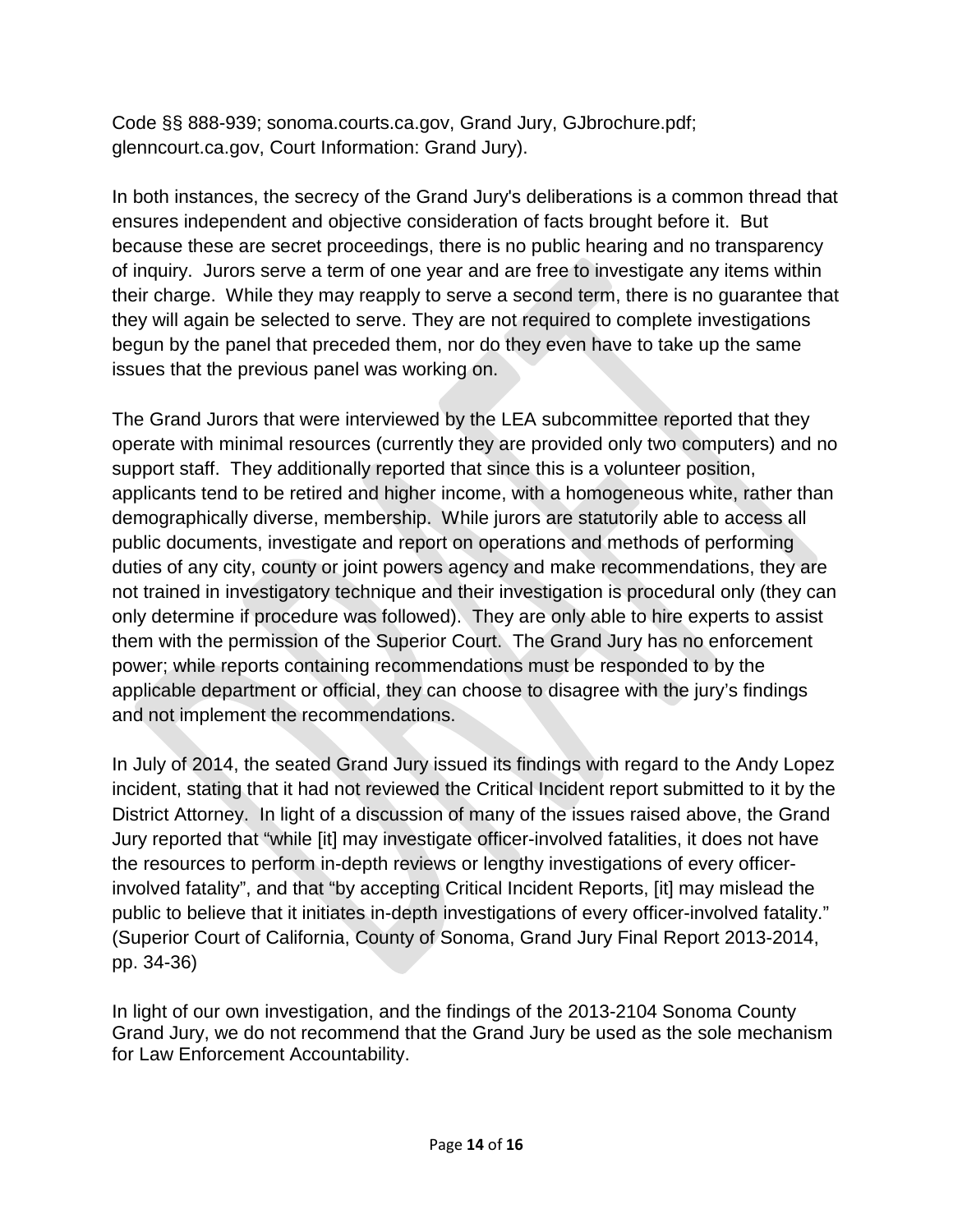### **3. Recommendation Regarding Separating the Office of Coroner from the Office of Sheriff**

# **Background**

An element of the directive enacted by Sonoma County Board of Supervisors titled Community and Local Law Enforcement Task Force Charter (Task Force) dated December 10, 2013, addresses the Office of the Coroner. Specifically, the third directive to the Task Force states "the task force is charged with reviewing and recommending by June 1, 2014 whether the Office of Coroner should be separately elected from the Office of Sheriff."

The Task Force assigned this subject to its Law Enforcement Accountability Subcommittee. This summary presents the findings and recommendations of the Subcommittee on the matter of the Coroner question.

The Task Force Charter does not provide any commentary on this assignment. However, several Subcommittee Members have observed that the issue of a separate Office of Coroner was raised during public hearings held by the Board of Supervisors in the weeks following the death of Andy Lopez. The Subcommittee has discussed this assignment and has focused on the core issue driving the question. That issue is the inherent potential for a conflict of interest between the duties of the Sheriff and those of the Coroner.

The potential conflict can be most easily understood by citing one clear example. Among the Coroner's general duties the Coroner is charged with the specific responsibility of determining cause of death in incidents where an individual dies while in the custody of the Sheriff or by actions taken involving employees of the Sheriff.

It is important to consider how other counties around the state approach this matter. Of the 58 counties in California 48 have the combined Sheriff-Coroner model. Prior to 1974 Sonoma County had a separately elected Coroner. It seems the driving factor in consolidating the two jobs was budgetary.

### Conclusion and Recommendation

Since the Office of Sheriff and the Office of Coroner are held by the same person a conflict exists. The conflict is a fact which is the result of the organizational structure and is not a criticism of the performance of the current office holder or his staff. While there are numerous fine points which may be made within a discussion about the degree of conflict or whether a conflict has ever actually occurred, the fact remains that there is a conflict. The only way to eliminate the conflict is to separate the Office of Coroner from the Office of Sheriff.

It is recommended that the two offices be separated by obtaining voter approval in 2016 to take effect in 2019 (see "Process and Timeline" below). As part of the measure